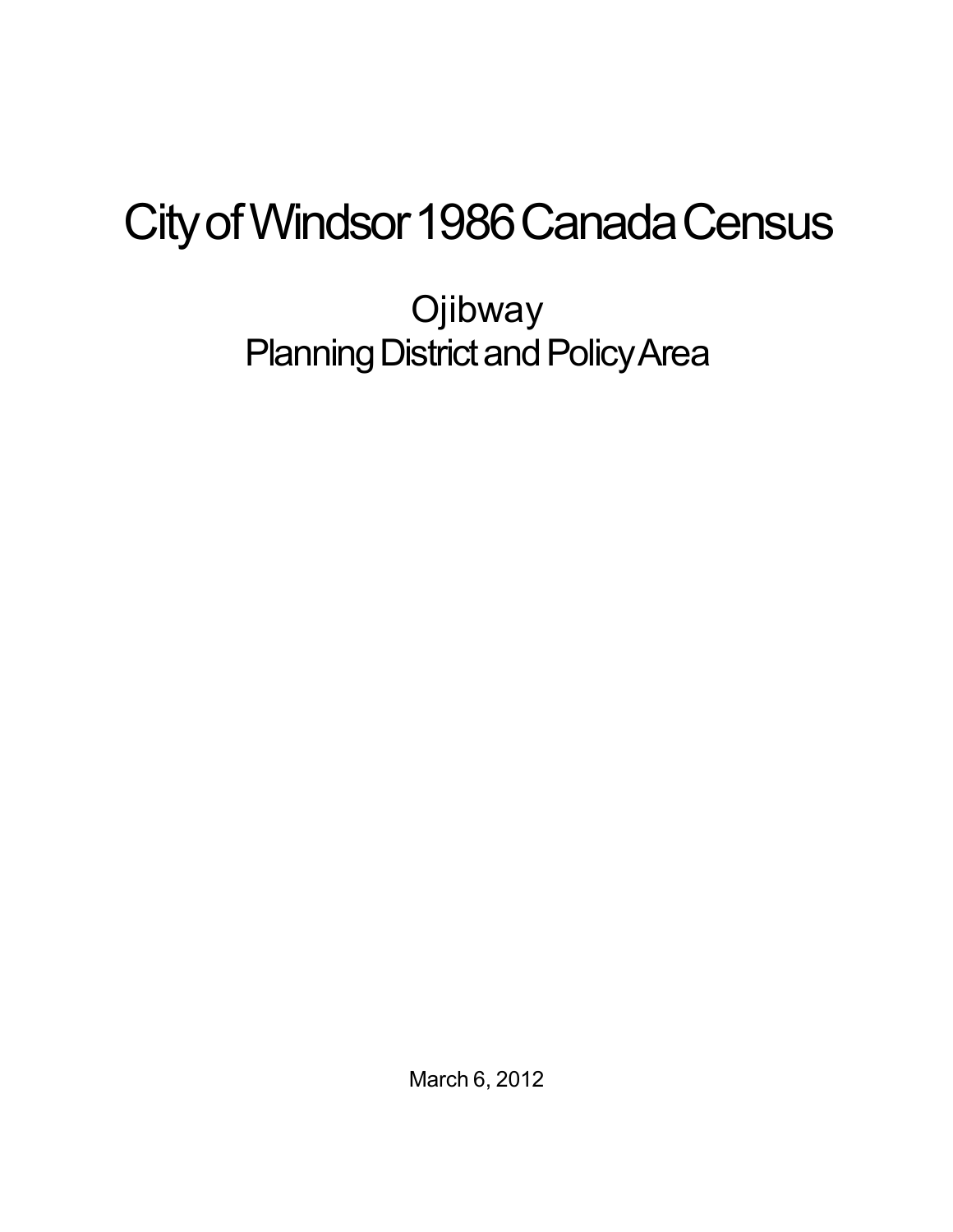## **Table of Contents**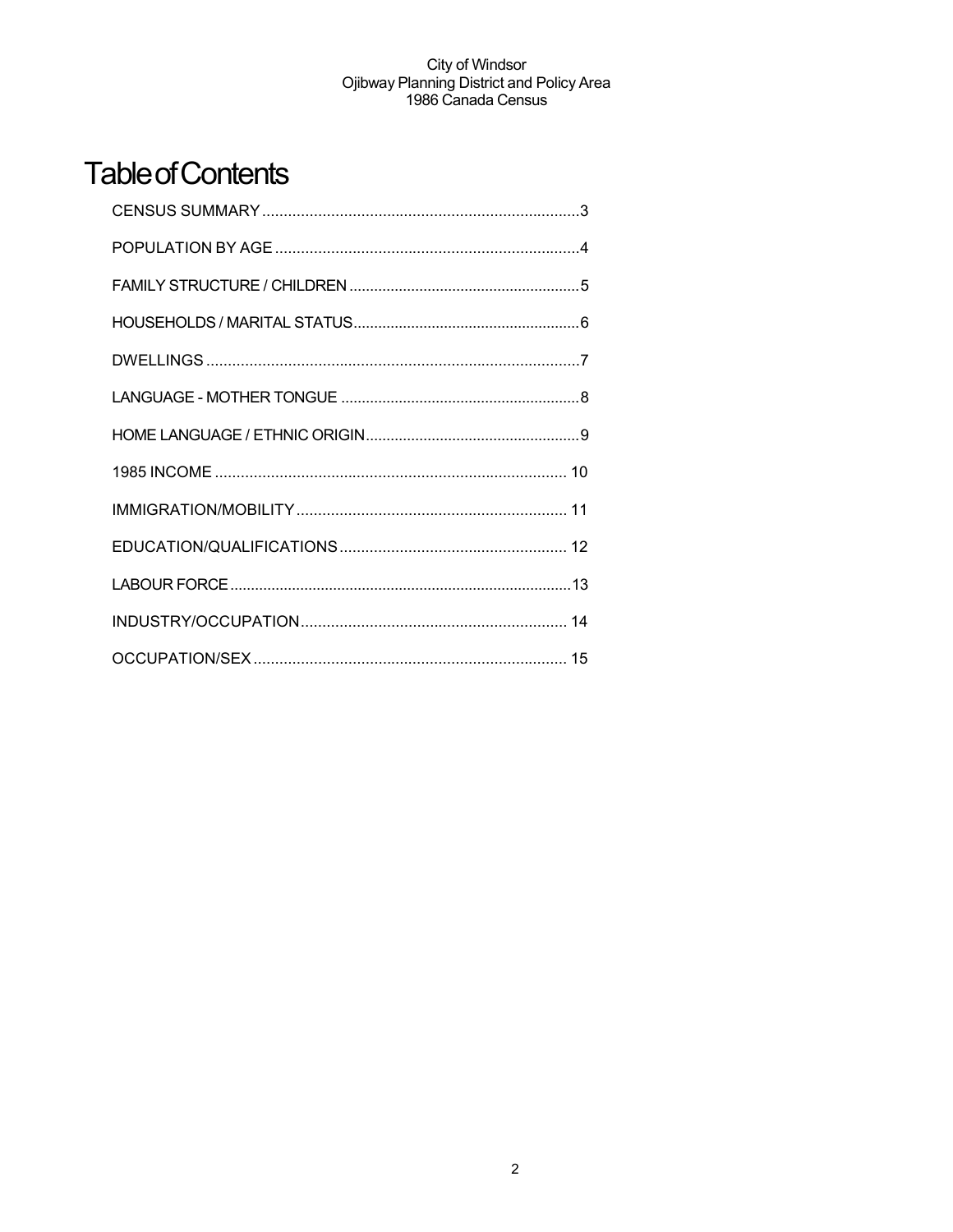## **CENSUS SUMMARY**

| <b>CENSUS SUMMARY</b>          | <b>Ojibway</b> |                  |
|--------------------------------|----------------|------------------|
| Total population (% base)      | 618            |                  |
| By sex:                        |                |                  |
| Male<br>Female                 |                | 31050%<br>30549% |
|                                |                |                  |
| By age:                        |                |                  |
| 0 to 4 years<br>5 to 19 years  | 40             | 6%<br>14523%     |
| 20 to 24 years                 |                | 6511%            |
| 25 to 34 years                 |                | 105 17%          |
| 35 to 44 years                 |                | 8514%            |
| 45 to 54 years                 |                | 80 13%           |
| 55 to 64 years                 | 50             | 8%               |
| 65 to 74 years                 | 30             | 5%               |
| 75 years and over              | 20             | 3%               |
| Average age of population      | 33.7           |                  |
| Total census families (% base) | 175            |                  |
| <b>Husband-wife families</b>   |                | 16091%           |
| With no children at home       |                | 5531%            |
| With children at home          |                | 10057%           |
| Lone-parent families           |                | 2011%            |
| <b>Total children at home</b>  | 220            |                  |
| Average children per family    | 1.3            |                  |
| Private households (% base)    | 205            |                  |
| Persons in households          | 615            |                  |
| Average persons per household  |                |                  |
| Occupied dwellings (% base)    | 200            |                  |
| Owned                          |                | 17588%           |
| <b>Rented</b>                  |                | 30 15%           |
| Single detached house          |                | 18090%           |
| Apartment 5 or more storeys    |                | 3%               |
| Other type of dwelling         |                | 20 10%           |
| 1985 Avg. hhld income (est.)   | 38,228         |                  |
|                                |                |                  |
|                                |                |                  |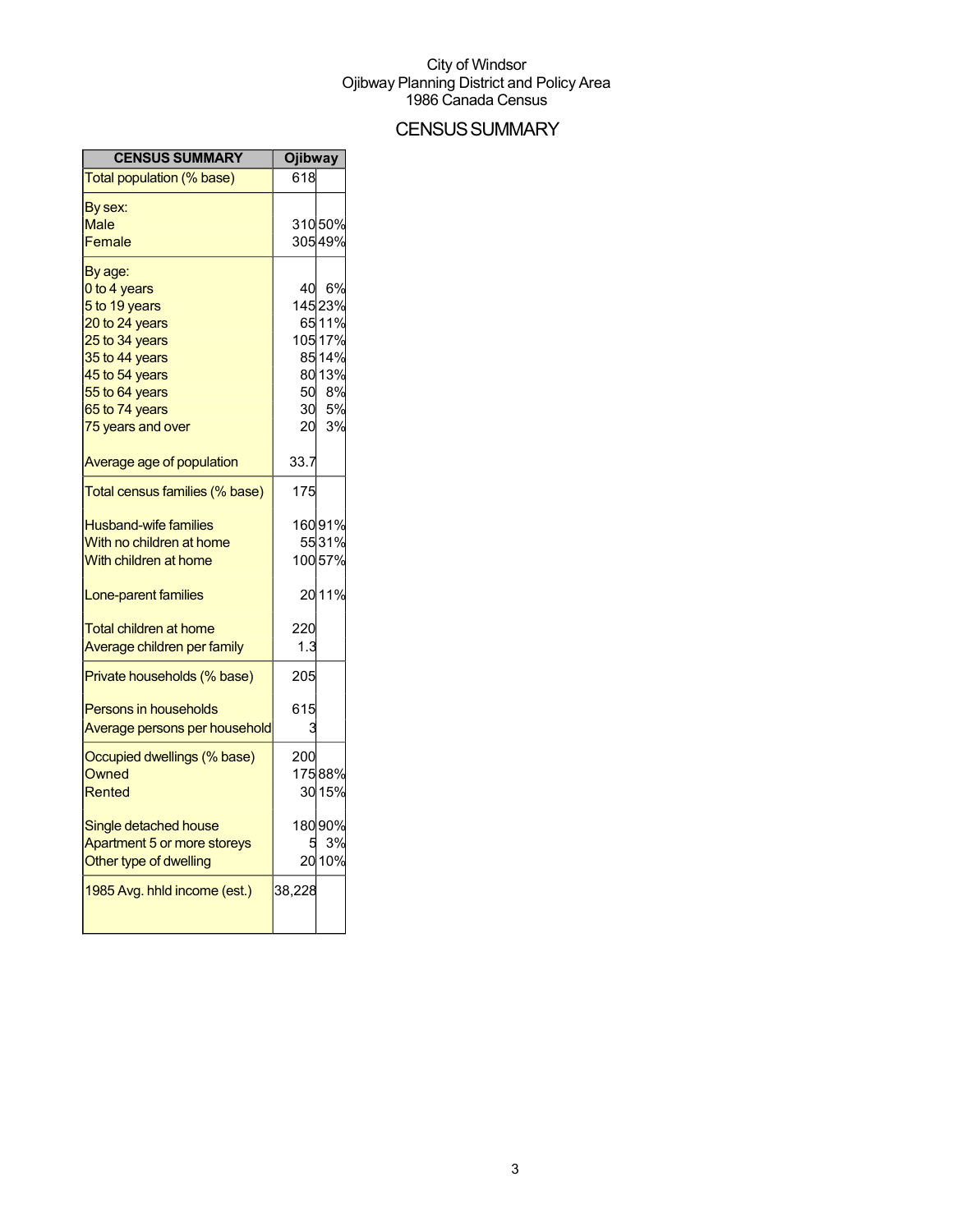## POPULATIONBYAGE

| <b>POPULATION BY AGE   Ojibway</b>                                                                                                                                                                                                                 |  |
|----------------------------------------------------------------------------------------------------------------------------------------------------------------------------------------------------------------------------------------------------|--|
|                                                                                                                                                                                                                                                    |  |
|                                                                                                                                                                                                                                                    |  |
|                                                                                                                                                                                                                                                    |  |
|                                                                                                                                                                                                                                                    |  |
| 40 6%                                                                                                                                                                                                                                              |  |
| 6%                                                                                                                                                                                                                                                 |  |
| 50 8%                                                                                                                                                                                                                                              |  |
| 6010%                                                                                                                                                                                                                                              |  |
| 6511%                                                                                                                                                                                                                                              |  |
| 10517%                                                                                                                                                                                                                                             |  |
| 8514%                                                                                                                                                                                                                                              |  |
| 8013%                                                                                                                                                                                                                                              |  |
| 8%                                                                                                                                                                                                                                                 |  |
| 30 5%                                                                                                                                                                                                                                              |  |
| 3%                                                                                                                                                                                                                                                 |  |
|                                                                                                                                                                                                                                                    |  |
|                                                                                                                                                                                                                                                    |  |
|                                                                                                                                                                                                                                                    |  |
|                                                                                                                                                                                                                                                    |  |
| 2%                                                                                                                                                                                                                                                 |  |
| 3%                                                                                                                                                                                                                                                 |  |
|                                                                                                                                                                                                                                                    |  |
| 4%                                                                                                                                                                                                                                                 |  |
| 6%                                                                                                                                                                                                                                                 |  |
|                                                                                                                                                                                                                                                    |  |
| 8%                                                                                                                                                                                                                                                 |  |
| 7%                                                                                                                                                                                                                                                 |  |
| 6%                                                                                                                                                                                                                                                 |  |
| 5%                                                                                                                                                                                                                                                 |  |
| 2%                                                                                                                                                                                                                                                 |  |
| 2%                                                                                                                                                                                                                                                 |  |
| 30549%                                                                                                                                                                                                                                             |  |
|                                                                                                                                                                                                                                                    |  |
|                                                                                                                                                                                                                                                    |  |
|                                                                                                                                                                                                                                                    |  |
| 4%                                                                                                                                                                                                                                                 |  |
| 2%                                                                                                                                                                                                                                                 |  |
| 4%                                                                                                                                                                                                                                                 |  |
| 4%                                                                                                                                                                                                                                                 |  |
| 5%                                                                                                                                                                                                                                                 |  |
| 9%                                                                                                                                                                                                                                                 |  |
| 6%                                                                                                                                                                                                                                                 |  |
| 6%                                                                                                                                                                                                                                                 |  |
| 3%                                                                                                                                                                                                                                                 |  |
| 2%                                                                                                                                                                                                                                                 |  |
| 2%                                                                                                                                                                                                                                                 |  |
| Total population (% Base) 618<br>Average age of population 33.7<br>35<br>50<br>20<br>31050%<br>34.9<br>15<br>20<br>25<br>35<br>35 6%<br>50<br>45<br>40<br>30<br>15<br>10<br>32.4<br>25<br>15<br>25<br>25<br>30<br>55<br>40<br>40<br>20<br>15<br>10 |  |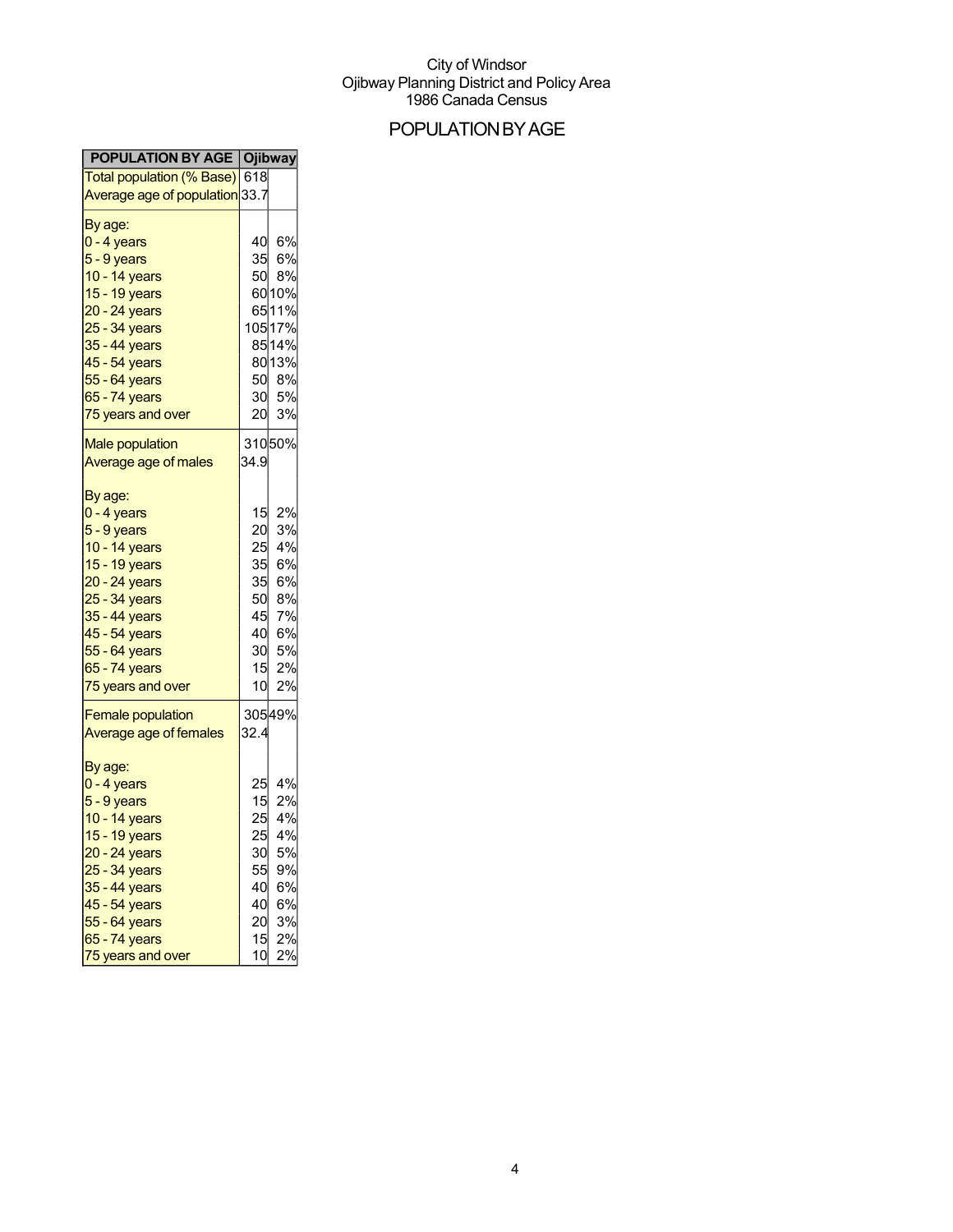## FAMILYSTRUCTURE/CHILDREN

| <b>FAMILY SIRUCTURE/CHILDREN U IDWAY</b> |     |        |
|------------------------------------------|-----|--------|
| Total census families (% base)           | 175 |        |
| By family structure:                     |     |        |
| <b>Total husband-wife families</b>       |     | 16091% |
| With no children at home                 |     | 5531%  |
| With children at home                    |     | 10057% |
| 1 child                                  |     | 3520%  |
| 2 children                               |     | 4526%  |
| 3 or more children                       |     | 2514%  |
| Lone-parent families                     |     | 2011%  |
| Lone male parent                         |     | 3%     |
| 1 child at home                          |     | 0%     |
| 2 children at home                       |     | 0%     |
| 3 or more children at home               |     | 0%     |
| Lone female parent                       | 15  | 9%     |
| 1 child at home                          | 10  | 6%     |
| 2 children at home                       |     | 3%     |
| 3 or more children at home               |     | 0%     |
| Total children at home (%base)           | 220 |        |
| $0 - 5$ years                            |     | 4520%  |
| $6 - 14$ years                           |     | 7032%  |
| 15 - 17 years                            |     | 4018%  |
| 18 - 24 years                            |     | 6027%  |
| 25 years and over                        | 10  | 5%     |
| Average children/family                  | 1.3 |        |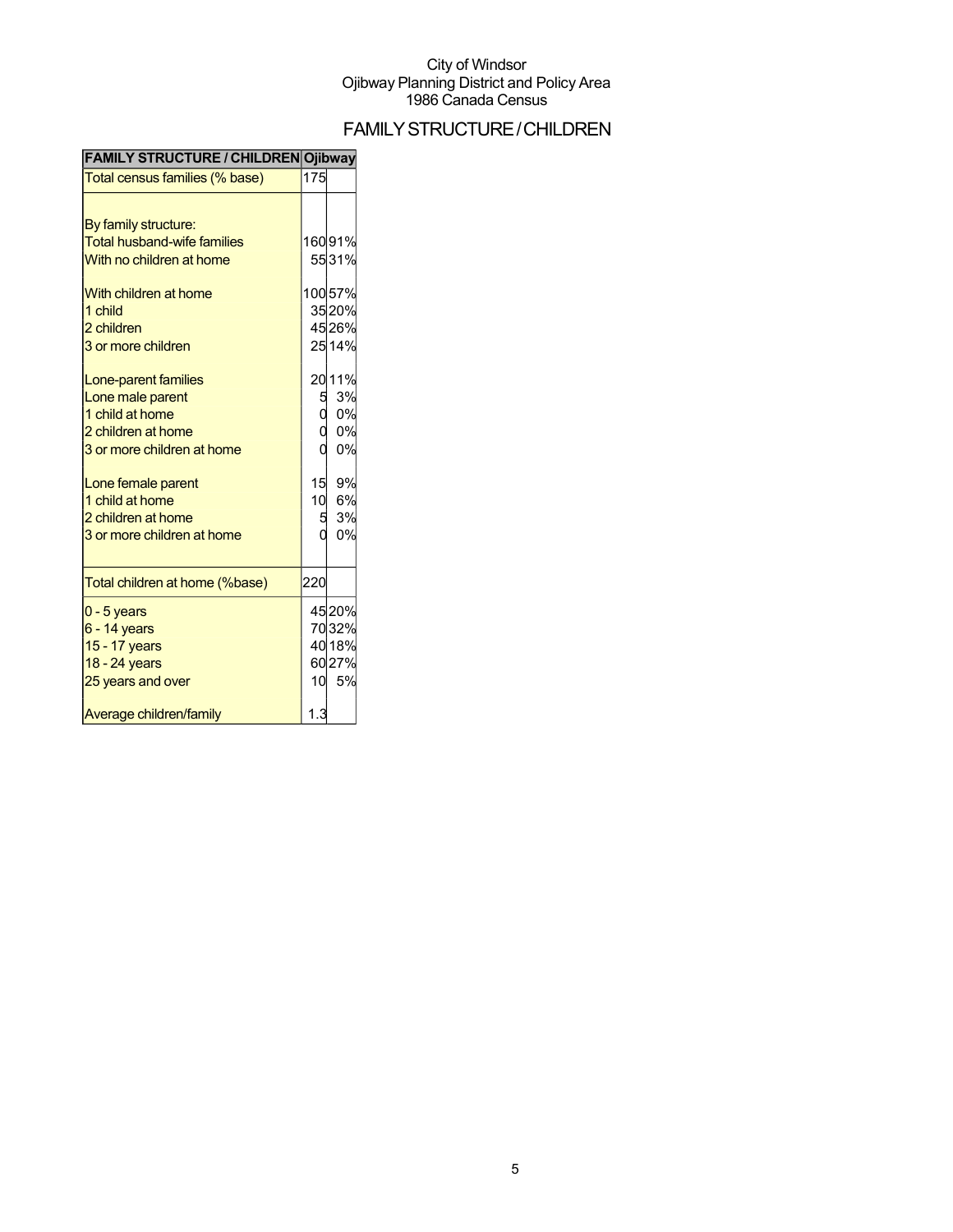## HOUSEHOLDS/MARITAL STATUS

| <b>HOUSEHOLDS / MARITAL STATUS Ojibway</b> |     |        |
|--------------------------------------------|-----|--------|
| Private households (% base)                | 205 |        |
| By size of household:                      |     |        |
| 1 person                                   |     | 2512%  |
| 2 persons                                  |     | 5527%  |
| 3 persons                                  |     | 4020%  |
| 4 - 5 persons                              |     | 6532%  |
| 6 or more persons                          |     | 10 5%  |
| By number of census families:              |     |        |
| Non-family households                      |     | 3517%  |
| <b>Family households</b>                   |     | 17083% |
| 1 census family                            |     | 16580% |
| 2 or more census families                  | 5   | 2%     |
| Persons in private households              | 615 |        |
| Average persons per household              |     |        |
| Census families in private                 | 175 |        |
| households (% base)                        |     |        |
| By size of census family:                  |     |        |
| 2 person family                            |     | 6537%  |
| 3 persons                                  |     | 4023%  |
| 4 persons                                  |     | 4526%  |
| 5 or more persons                          |     | 2514%  |
| Total population (% base)                  | 620 |        |
| By marital status, for persons             |     |        |
| 15 years of age and over:                  |     |        |
| Single (never married)                     |     | 13522% |
| <b>Married</b>                             |     | 32052% |
| Widowed                                    | 20  | 3%     |
| <b>Divorced</b>                            | 20  | 3%     |
| Separated                                  | E   | 1%     |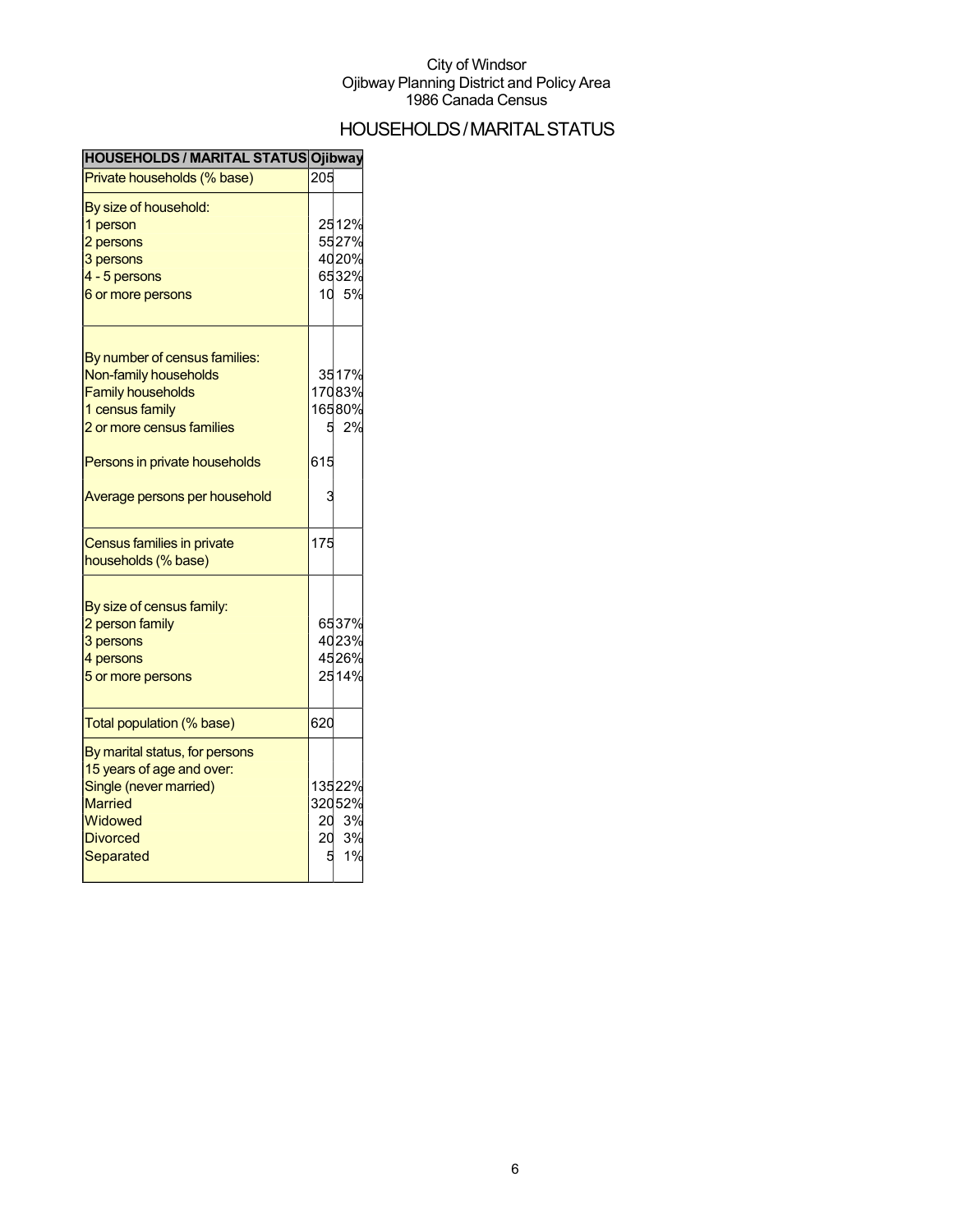## DWELLINGS

| <b>DWELLINGS</b>                                                                                                                                                                       |        | Ojibway                                                |
|----------------------------------------------------------------------------------------------------------------------------------------------------------------------------------------|--------|--------------------------------------------------------|
| Occupied dwellings (% base) 200                                                                                                                                                        |        |                                                        |
| By tenure:<br>Rented<br>Owned<br><b>On Reserve</b><br>By dwelling type:<br>Single detached house<br>Apartment 5 or more stories<br><b>Movable dwelling</b><br>All other dwelling types | 0<br>5 | 30 15%<br>17588%<br>0%<br>18090%<br>3%<br>0%<br>20 10% |
| By age of dwelling - total<br>Constructed before 1946<br>1946 - 1960<br>1961 - 1970<br>1971 - 1980<br>1981 - 1986                                                                      | 185    | 5027%<br>7541%<br>35 19%<br>25 14%<br>0 0%             |
| <b>Dwellings with central heat</b><br>Gas<br>Electricity<br>Oil<br><b>Other fuels</b>                                                                                                  | 5      | 17595%<br>15081%<br>15 8%<br>15 8%<br>3%               |
| <b>Tenant occupied households</b><br>With rent $>=$ 30% hhld inc.                                                                                                                      | 15     | 533%                                                   |
| Owner occupied households<br>Payments >= 30% hhld. inc.                                                                                                                                | 170    | 3521%                                                  |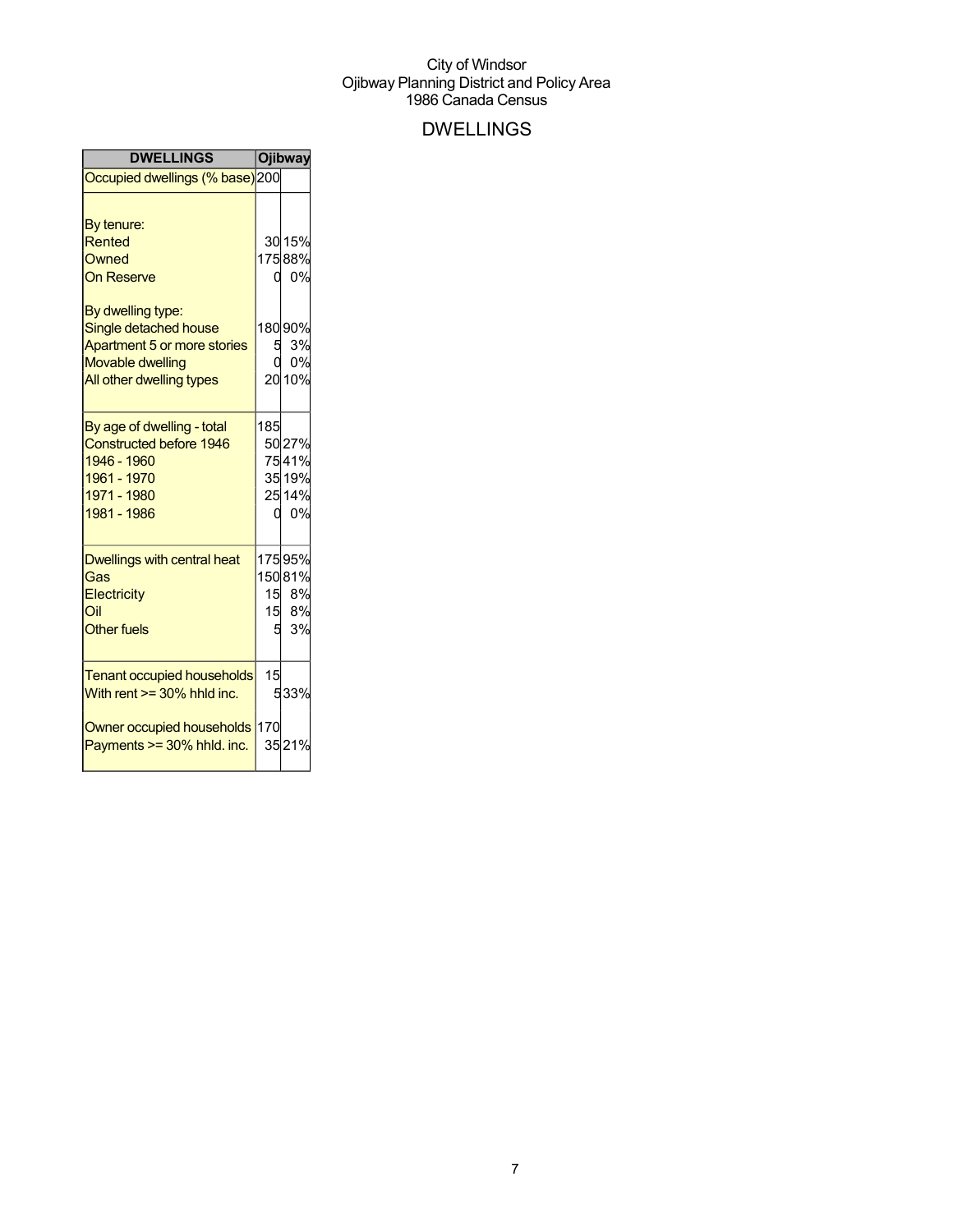## LANGUAGE-MOTHERTONGUE

| LANGUAGE - MOTHER TONGUE Ojibway |                  |        |
|----------------------------------|------------------|--------|
| Total responses (% Base)         | 620              |        |
|                                  |                  |        |
| <b>Total single responses</b>    |                  | 58094% |
| <b>Total official languages</b>  |                  | 54087% |
| <b>English</b>                   |                  | 51082% |
| French                           |                  | 30 5%  |
|                                  |                  |        |
| Total non-official languages     | 40               | 6%     |
| German                           |                  | 1%     |
| <b>Chinese</b>                   | 5<br>0<br>0<br>0 | 0%     |
| <b>Dutch</b>                     |                  | 0%     |
| <b>Polish</b>                    |                  | 0%     |
| <b>Italian</b>                   | 10               | 2%     |
| Portuguese                       |                  | 0%     |
| <b>Ukrainian</b>                 |                  | 1%     |
| Greek                            | 0<br>5<br>5<br>5 | 1%     |
| Languages other than above       |                  | 1%     |
|                                  |                  |        |
| <b>Total multiple responses</b>  | 40               | 6%     |
|                                  |                  |        |
|                                  |                  |        |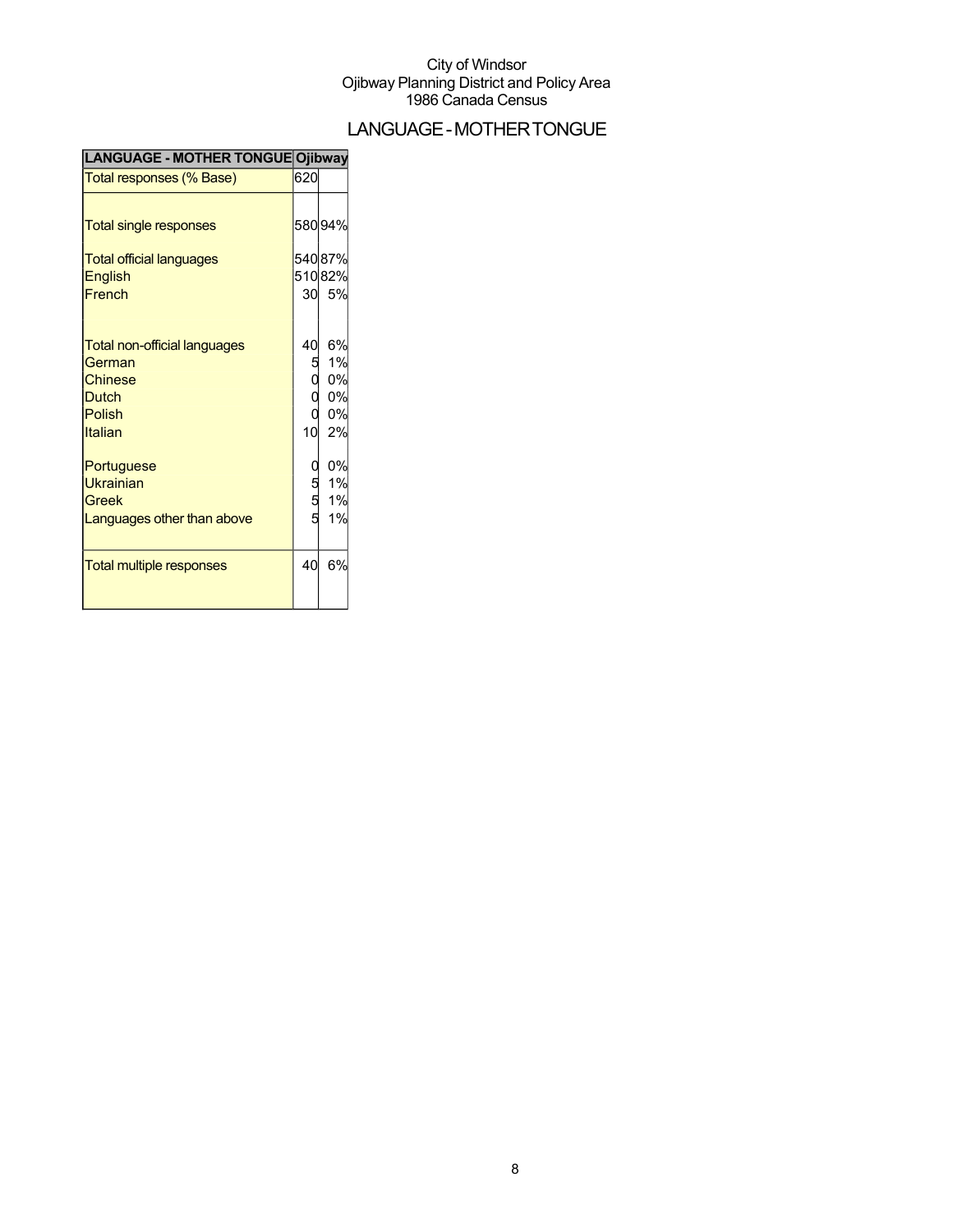## HOMELANGUAGE/ETHNICORIGIN

| <b>HOME LANGUAGE / ETHNIC ORIGIN Ojibway</b>                                                                                                                                                                            |                                |                                                                                 |
|-------------------------------------------------------------------------------------------------------------------------------------------------------------------------------------------------------------------------|--------------------------------|---------------------------------------------------------------------------------|
| Total population (% base)                                                                                                                                                                                               | 618                            |                                                                                 |
| By home language:<br><b>Total single response</b><br><b>English</b><br>French<br>Italian<br><b>Chinese</b><br>German<br>Portuguese<br><b>Greek</b><br>Other<br>Speak more than one language                             | q<br>10<br>O<br>10<br>10       | 54087%<br>49079%<br>0%<br>2%<br>0%<br>0%<br>0%<br>30 5%<br>2%<br>2%             |
| By official language:<br><b>English only</b><br><b>French only</b><br><b>Both English and French</b><br><b>Neither English nor French</b>                                                                               | a                              | 48078%<br>0%<br>6511%<br>10 2%                                                  |
| By ethnic origin:<br><b>Single origin</b><br><b>British</b><br>French<br><b>Aboriginal peoples</b><br>German<br>Italian<br>Ukrainian<br><b>Chinese</b><br>Dutch (Netherlands)<br>Other<br>Reported more than one origin | 5<br>15<br>20<br>a<br>10<br>50 | 32052%<br>12019%<br>100 16%<br>1%<br>0%<br>2%<br>3%<br>0%<br>2%<br>8%<br>23037% |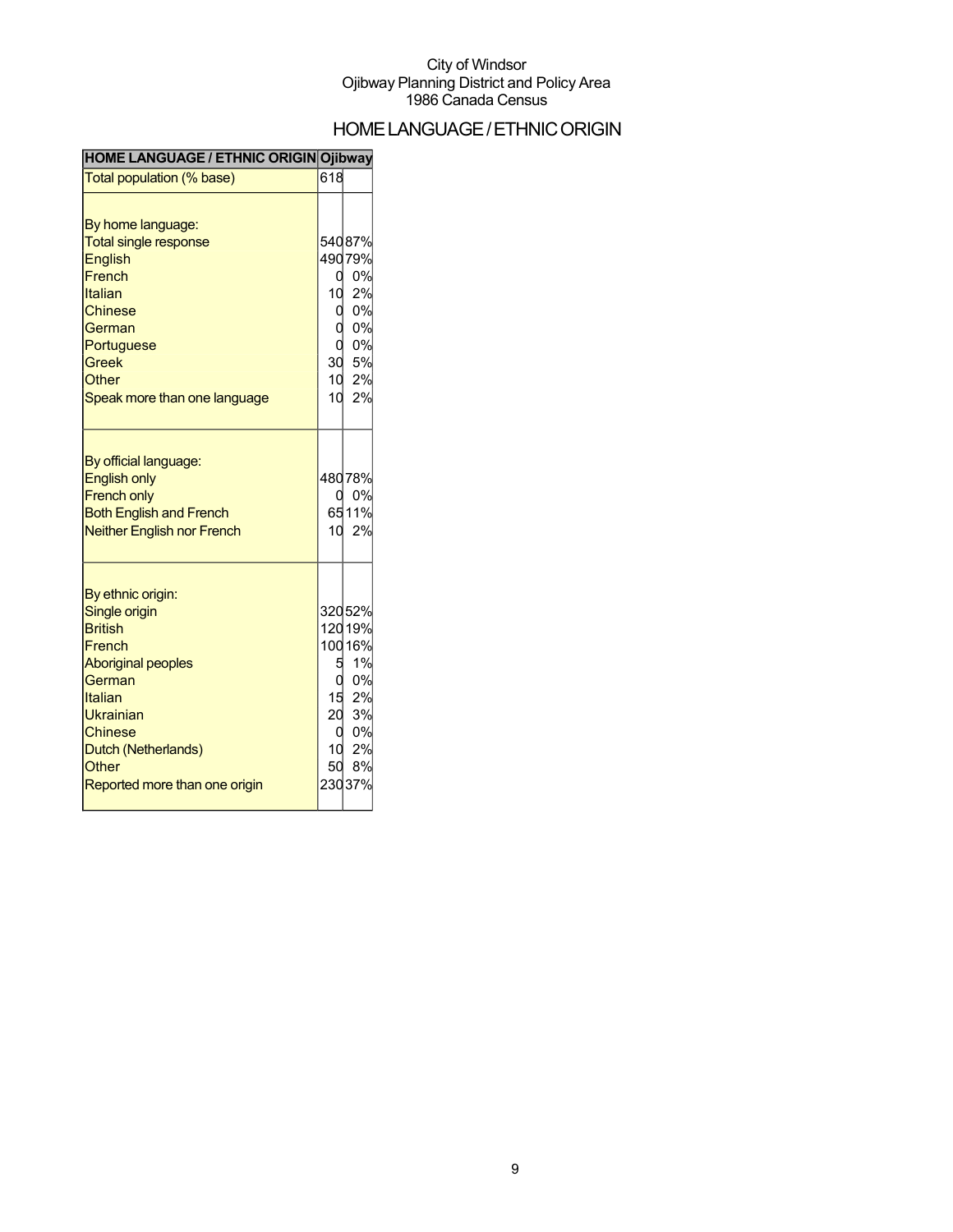### 1985INCOME

| 1985 INCOME                      | <b>Ojibway</b> |        |
|----------------------------------|----------------|--------|
| Total households (% Base)        | 180            |        |
| By household income:             |                |        |
| <b>Negative Income</b>           | O              | 0%     |
| $$0 - 9,999$                     |                | 24 13% |
| \$10,000 - 19,999                | 15             | 8%     |
| \$20,000 - 29,999                |                | 3922%  |
| \$30,000 - 39,999                |                | 2916%  |
| \$40,000 - 49,999                |                | 2916%  |
| \$50,000 - 59,999                |                | 1911%  |
| \$60,000 - 69,999                |                | 2916%  |
| \$70,000 - 79,999                | O              | 0%     |
| \$80,000 - 99,999                | 0              | 0%     |
| \$100,000 and over               | 0              | 0%     |
| Aggr. household income (\$'000)  | 6,881          |        |
| Average household income \$      | 38,228         |        |
|                                  |                |        |
| Males 15 yrs+ with income        | 180            |        |
| Aggregate income (\$'000)        | 4,618          |        |
| Average total income \$          | 25,656         |        |
| Females 15 yrs+ with income      | 190            |        |
| Aggregate income (\$'000)        | 2,688          |        |
| Average total income \$          | 14,147         |        |
|                                  |                |        |
| Males 15 yrs+ with employ.inc    | 155            |        |
| Aggregate income (\$'000)        | 4,038          |        |
| Average employment income \$     | 26,052         |        |
| Females 15 yrs+ with emp.inc.    | 160            |        |
| Aggregate income (\$'000)        | 2,282          |        |
| Average employment income \$     | 14,263         |        |
|                                  |                |        |
| <b>Number of census families</b> | 160            |        |
| Aggr. family income (\$'000)     | 6,078          |        |
| Average family income \$         | 37,988         |        |
| Unattached individ. with inc.    | 35             |        |
| Aggregate income (\$'000)        | 955            |        |
| Average individual income \$     | 27,286         |        |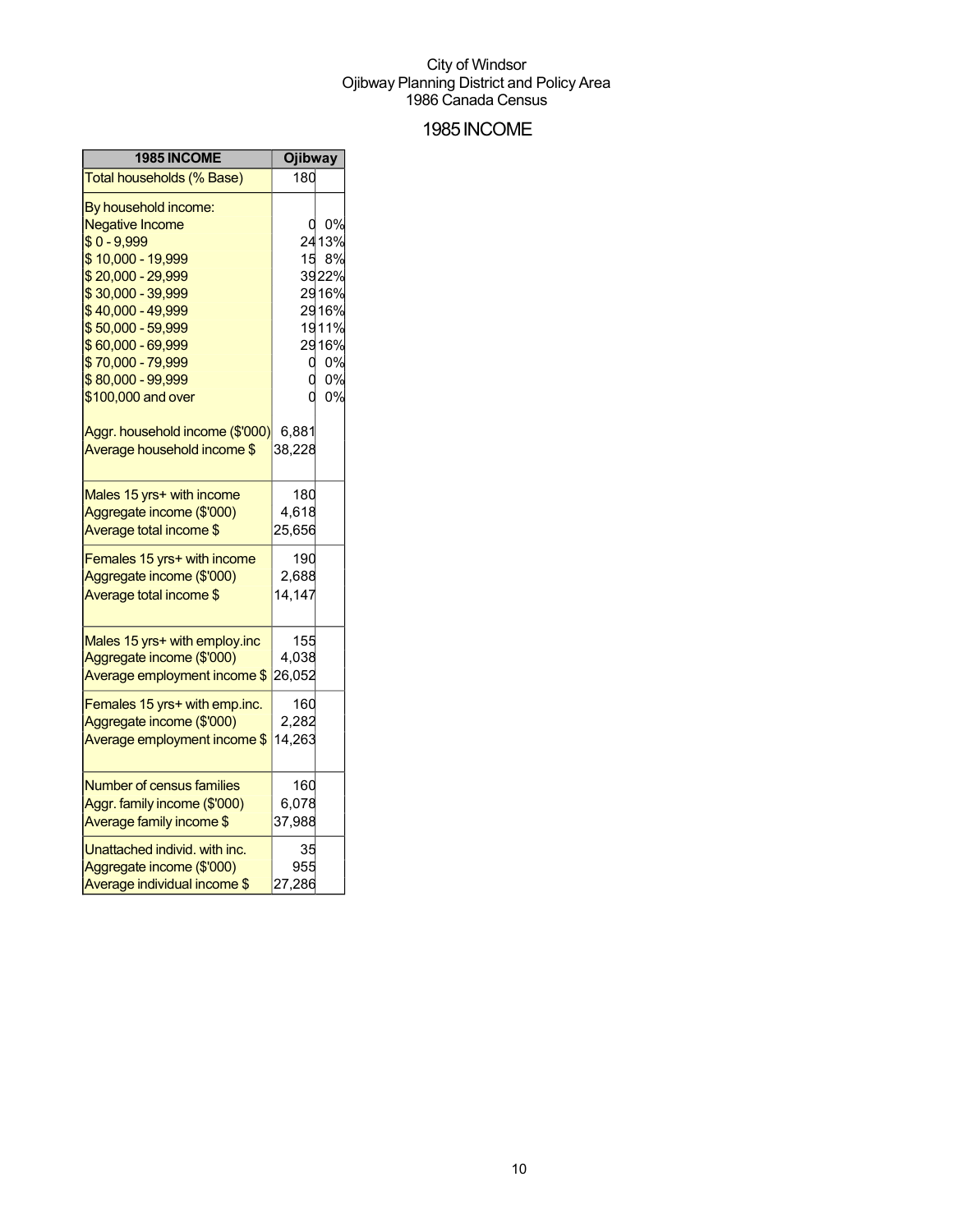## IMMIGRATION/MOBILITY

| Total population (% Base)<br>620<br>By citizenship:<br>51583%<br>Canadian<br>Other than Canadian<br>30<br>5%<br>By immigration status:<br>47076%<br>Non-immigrant population<br>42569%<br>Born in province of res.<br>45 7%<br>Born in another province<br>7512%<br>Immigrant population<br>40 6%<br><b>United States of America</b><br>0%<br><b>Other Americas</b><br>0<br>0%<br><b>United Kingdom</b><br>ი<br>30 5%<br><b>Other Europe</b><br>Africa<br>0<br>2%<br>10<br>Asia<br>Other<br>0<br>75<br>Immigrant population - total<br>By period of immigration:<br>7%<br>Before 1946<br>5<br>1946 - 1966<br>4560%<br>2533%<br>1967 - 1977<br>1978 - 1982<br>0<br>0%<br>1983 - 1986<br>0<br>By age at time of immigration:<br>2027%<br>0 - 4 years<br>5 7%<br>5 - 19 years<br>5573%<br>20 years and over<br>By mobility status:<br>Persons 5 years and over<br>525<br>30558%<br>Non-movers (same address)<br>22042%<br><b>Movers</b><br>12524%<br>Non-migrants (same place)<br>9518%<br><b>Migrants</b><br>From same province<br>From other province<br>10 <sup>1</sup><br>2%<br>0 | <b>IMMIGRATION/MOBILITY Ojibway</b> |  |
|------------------------------------------------------------------------------------------------------------------------------------------------------------------------------------------------------------------------------------------------------------------------------------------------------------------------------------------------------------------------------------------------------------------------------------------------------------------------------------------------------------------------------------------------------------------------------------------------------------------------------------------------------------------------------------------------------------------------------------------------------------------------------------------------------------------------------------------------------------------------------------------------------------------------------------------------------------------------------------------------------------------------------------------------------------------------------------|-------------------------------------|--|
|                                                                                                                                                                                                                                                                                                                                                                                                                                                                                                                                                                                                                                                                                                                                                                                                                                                                                                                                                                                                                                                                                    |                                     |  |
|                                                                                                                                                                                                                                                                                                                                                                                                                                                                                                                                                                                                                                                                                                                                                                                                                                                                                                                                                                                                                                                                                    |                                     |  |
|                                                                                                                                                                                                                                                                                                                                                                                                                                                                                                                                                                                                                                                                                                                                                                                                                                                                                                                                                                                                                                                                                    |                                     |  |
|                                                                                                                                                                                                                                                                                                                                                                                                                                                                                                                                                                                                                                                                                                                                                                                                                                                                                                                                                                                                                                                                                    |                                     |  |
| 0%<br>0%                                                                                                                                                                                                                                                                                                                                                                                                                                                                                                                                                                                                                                                                                                                                                                                                                                                                                                                                                                                                                                                                           |                                     |  |
|                                                                                                                                                                                                                                                                                                                                                                                                                                                                                                                                                                                                                                                                                                                                                                                                                                                                                                                                                                                                                                                                                    |                                     |  |
|                                                                                                                                                                                                                                                                                                                                                                                                                                                                                                                                                                                                                                                                                                                                                                                                                                                                                                                                                                                                                                                                                    |                                     |  |
|                                                                                                                                                                                                                                                                                                                                                                                                                                                                                                                                                                                                                                                                                                                                                                                                                                                                                                                                                                                                                                                                                    |                                     |  |
|                                                                                                                                                                                                                                                                                                                                                                                                                                                                                                                                                                                                                                                                                                                                                                                                                                                                                                                                                                                                                                                                                    |                                     |  |
|                                                                                                                                                                                                                                                                                                                                                                                                                                                                                                                                                                                                                                                                                                                                                                                                                                                                                                                                                                                                                                                                                    |                                     |  |
|                                                                                                                                                                                                                                                                                                                                                                                                                                                                                                                                                                                                                                                                                                                                                                                                                                                                                                                                                                                                                                                                                    |                                     |  |
|                                                                                                                                                                                                                                                                                                                                                                                                                                                                                                                                                                                                                                                                                                                                                                                                                                                                                                                                                                                                                                                                                    |                                     |  |
|                                                                                                                                                                                                                                                                                                                                                                                                                                                                                                                                                                                                                                                                                                                                                                                                                                                                                                                                                                                                                                                                                    |                                     |  |
|                                                                                                                                                                                                                                                                                                                                                                                                                                                                                                                                                                                                                                                                                                                                                                                                                                                                                                                                                                                                                                                                                    |                                     |  |
|                                                                                                                                                                                                                                                                                                                                                                                                                                                                                                                                                                                                                                                                                                                                                                                                                                                                                                                                                                                                                                                                                    |                                     |  |
|                                                                                                                                                                                                                                                                                                                                                                                                                                                                                                                                                                                                                                                                                                                                                                                                                                                                                                                                                                                                                                                                                    |                                     |  |
|                                                                                                                                                                                                                                                                                                                                                                                                                                                                                                                                                                                                                                                                                                                                                                                                                                                                                                                                                                                                                                                                                    |                                     |  |
| 0%<br>8516%<br>0%                                                                                                                                                                                                                                                                                                                                                                                                                                                                                                                                                                                                                                                                                                                                                                                                                                                                                                                                                                                                                                                                  |                                     |  |
|                                                                                                                                                                                                                                                                                                                                                                                                                                                                                                                                                                                                                                                                                                                                                                                                                                                                                                                                                                                                                                                                                    |                                     |  |
|                                                                                                                                                                                                                                                                                                                                                                                                                                                                                                                                                                                                                                                                                                                                                                                                                                                                                                                                                                                                                                                                                    |                                     |  |
|                                                                                                                                                                                                                                                                                                                                                                                                                                                                                                                                                                                                                                                                                                                                                                                                                                                                                                                                                                                                                                                                                    |                                     |  |
|                                                                                                                                                                                                                                                                                                                                                                                                                                                                                                                                                                                                                                                                                                                                                                                                                                                                                                                                                                                                                                                                                    |                                     |  |
|                                                                                                                                                                                                                                                                                                                                                                                                                                                                                                                                                                                                                                                                                                                                                                                                                                                                                                                                                                                                                                                                                    |                                     |  |
|                                                                                                                                                                                                                                                                                                                                                                                                                                                                                                                                                                                                                                                                                                                                                                                                                                                                                                                                                                                                                                                                                    |                                     |  |
|                                                                                                                                                                                                                                                                                                                                                                                                                                                                                                                                                                                                                                                                                                                                                                                                                                                                                                                                                                                                                                                                                    |                                     |  |
|                                                                                                                                                                                                                                                                                                                                                                                                                                                                                                                                                                                                                                                                                                                                                                                                                                                                                                                                                                                                                                                                                    |                                     |  |
|                                                                                                                                                                                                                                                                                                                                                                                                                                                                                                                                                                                                                                                                                                                                                                                                                                                                                                                                                                                                                                                                                    |                                     |  |
|                                                                                                                                                                                                                                                                                                                                                                                                                                                                                                                                                                                                                                                                                                                                                                                                                                                                                                                                                                                                                                                                                    |                                     |  |
|                                                                                                                                                                                                                                                                                                                                                                                                                                                                                                                                                                                                                                                                                                                                                                                                                                                                                                                                                                                                                                                                                    |                                     |  |
|                                                                                                                                                                                                                                                                                                                                                                                                                                                                                                                                                                                                                                                                                                                                                                                                                                                                                                                                                                                                                                                                                    |                                     |  |
|                                                                                                                                                                                                                                                                                                                                                                                                                                                                                                                                                                                                                                                                                                                                                                                                                                                                                                                                                                                                                                                                                    |                                     |  |
|                                                                                                                                                                                                                                                                                                                                                                                                                                                                                                                                                                                                                                                                                                                                                                                                                                                                                                                                                                                                                                                                                    |                                     |  |
|                                                                                                                                                                                                                                                                                                                                                                                                                                                                                                                                                                                                                                                                                                                                                                                                                                                                                                                                                                                                                                                                                    |                                     |  |
|                                                                                                                                                                                                                                                                                                                                                                                                                                                                                                                                                                                                                                                                                                                                                                                                                                                                                                                                                                                                                                                                                    |                                     |  |
|                                                                                                                                                                                                                                                                                                                                                                                                                                                                                                                                                                                                                                                                                                                                                                                                                                                                                                                                                                                                                                                                                    |                                     |  |
|                                                                                                                                                                                                                                                                                                                                                                                                                                                                                                                                                                                                                                                                                                                                                                                                                                                                                                                                                                                                                                                                                    |                                     |  |
|                                                                                                                                                                                                                                                                                                                                                                                                                                                                                                                                                                                                                                                                                                                                                                                                                                                                                                                                                                                                                                                                                    |                                     |  |
|                                                                                                                                                                                                                                                                                                                                                                                                                                                                                                                                                                                                                                                                                                                                                                                                                                                                                                                                                                                                                                                                                    |                                     |  |
|                                                                                                                                                                                                                                                                                                                                                                                                                                                                                                                                                                                                                                                                                                                                                                                                                                                                                                                                                                                                                                                                                    | <b>From outside Canada</b>          |  |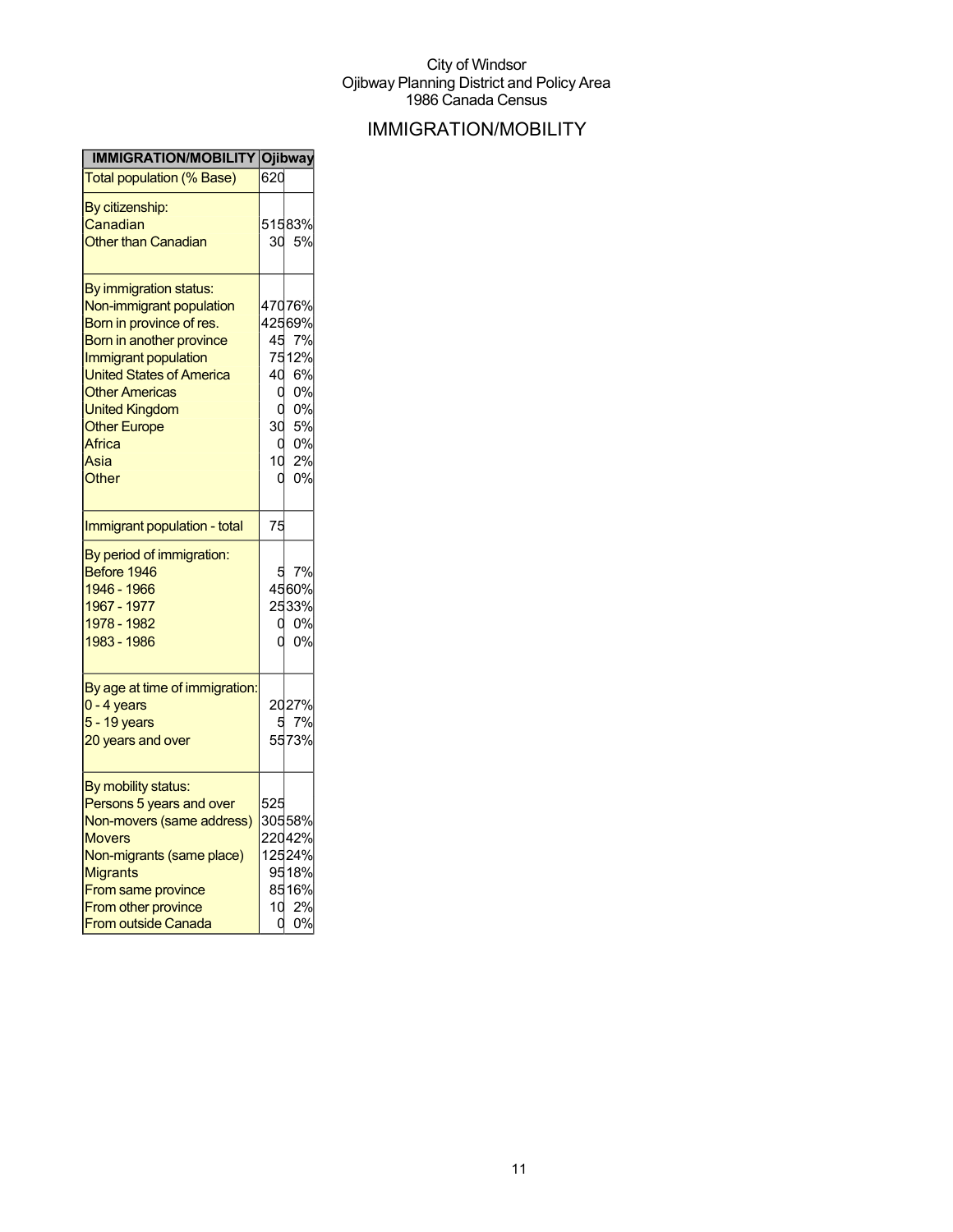## EDUCATION/QUALIFICATIONS

| EDUCATION/QUALIFICATIONS Ojibway                                                                                                                                                                                                                                                                                                                                                     |                                         |                                                                                |
|--------------------------------------------------------------------------------------------------------------------------------------------------------------------------------------------------------------------------------------------------------------------------------------------------------------------------------------------------------------------------------------|-----------------------------------------|--------------------------------------------------------------------------------|
| Total population 15+ years                                                                                                                                                                                                                                                                                                                                                           | 465                                     |                                                                                |
| By highest level of schooling:<br>Less than grade 9<br>Grade 9 - 13, no sec. cert.<br>Grade 9 - 13, second. cert.<br>Trade certificate/diploma<br>University without degree<br>University with degree                                                                                                                                                                                | 25                                      | 70 15%<br>12527%<br>6514%<br>13028%<br>5011%<br>5%                             |
| Postsecondary educated<br>population - total (% Base)                                                                                                                                                                                                                                                                                                                                | 135                                     |                                                                                |
| By field of study:                                                                                                                                                                                                                                                                                                                                                                   |                                         |                                                                                |
| Male with postsecondary educ.<br>Education/recreat./counsell.<br>Fine and applied arts<br>Humanities & related fields<br>Social sciences & rel. field<br>Commerce/management/bus.adm.<br>Agricult. & biolog. sciences<br>Engineering & applied scienc<br>Technic.& trades (eng & sci)<br>Health prof. science & tech.<br>Mathematics & phys. sciences<br>All other                   | 0<br>5<br>o<br>d<br>d<br>0<br>ი         | 5541%<br>0%<br>4%<br>0%<br>4%<br>0%<br>0%<br>0%<br>4533%<br>0%<br>0%<br>0%     |
| Female with postsecond. educ.<br>Education/recreat./counsell.<br>Fine and applied arts<br><b>Humanities &amp; related fields</b><br>Social sciences & rel. field<br>Commerce/management/bus.adm.<br>Agricult. & biolog. sciences<br>Engineering & applied scienc<br>Technic.& trades (eng & sci)<br>Health prof. science & tech.<br>Mathematics & phys. sciences<br><b>All other</b> | 10<br>10<br>0<br>5<br>5<br>0<br>10<br>0 | 8059%<br>7%<br>7%<br>0%<br>4%<br>20 15%<br>4%<br>0%<br>0%<br>2015%<br>7%<br>0% |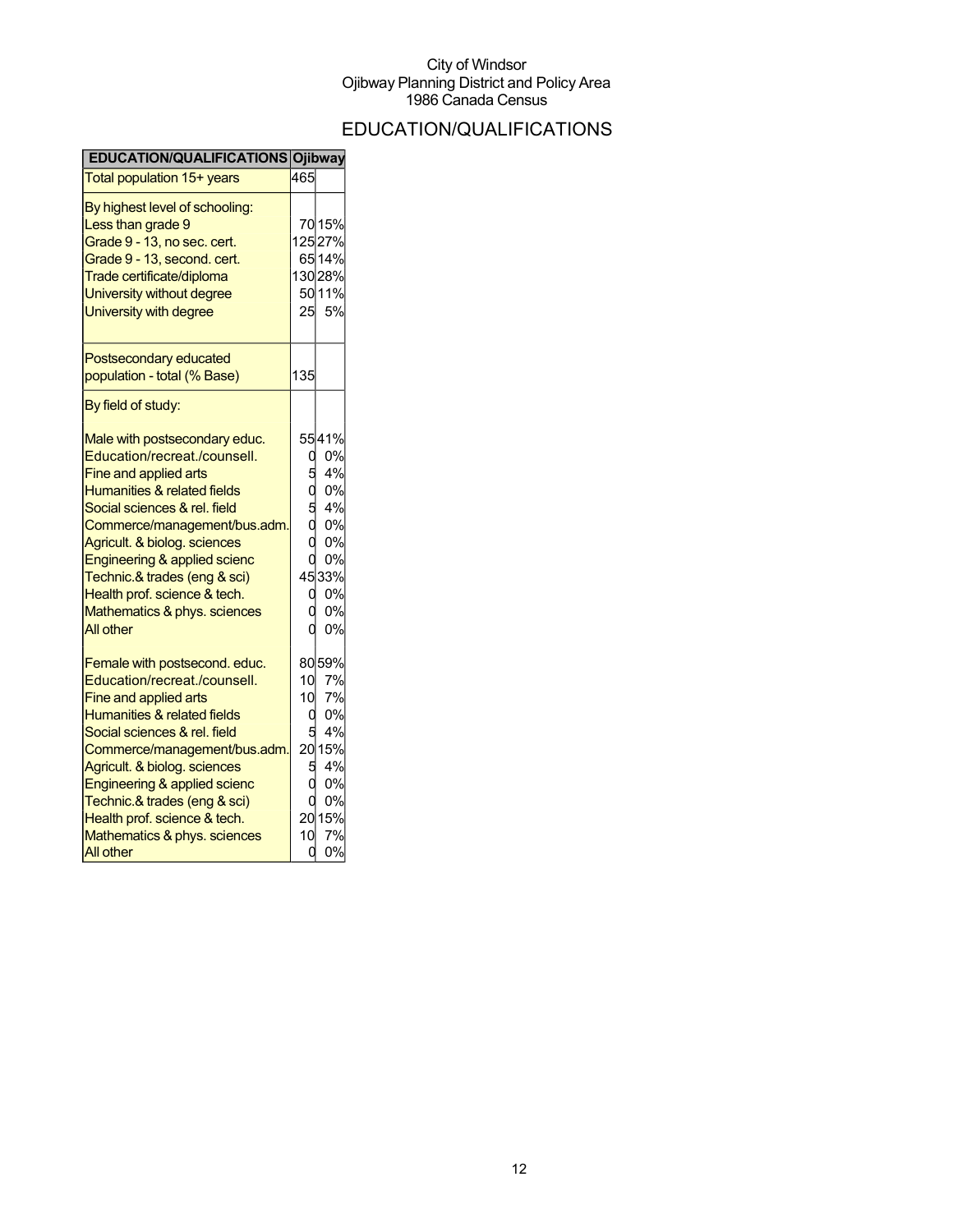### **LABOUR FORCE**

| <b>LABOUR FORCE</b>                                                                                                                                                                 | <b>Ojibway</b>       |                                                |
|-------------------------------------------------------------------------------------------------------------------------------------------------------------------------------------|----------------------|------------------------------------------------|
| Total population 15+ years<br>Total labour force 15+ years<br>Employed<br><b>Unemployed</b><br>Persons not in labour force<br><b>Participation rate</b><br><b>Unemployment rate</b> | 465<br>65.59<br>4.92 | 30566%<br>29563%<br>15 3%<br>160 34%           |
| Male population 15+ years<br><b>Labour force</b><br>Employed<br><b>Unemployed</b><br>Not in labour force<br><b>Participation rate</b><br><b>Unemployment rate</b>                   | 68.18<br>6.67        | 22047%<br>15032%<br>140 30%<br>10 2%<br>70 15% |
| Female population 15+ years<br><b>Labour force</b><br>Employed<br><b>Unemployed</b><br>Not in labour force<br><b>Participation rate</b><br><b>Unemployment rate</b>                 | 63.27<br>3.23        | 24553%<br>15533%<br>15533%<br>5 1%<br>90 19%   |
| Males- all classes of worker<br><b>Paid worker</b><br>Self-employed<br>Females- all classes of worker<br><b>Paid worker</b><br>Self-employed                                        | 150<br>155<br>5      | 13590%<br>2013%<br>15097%<br>3%                |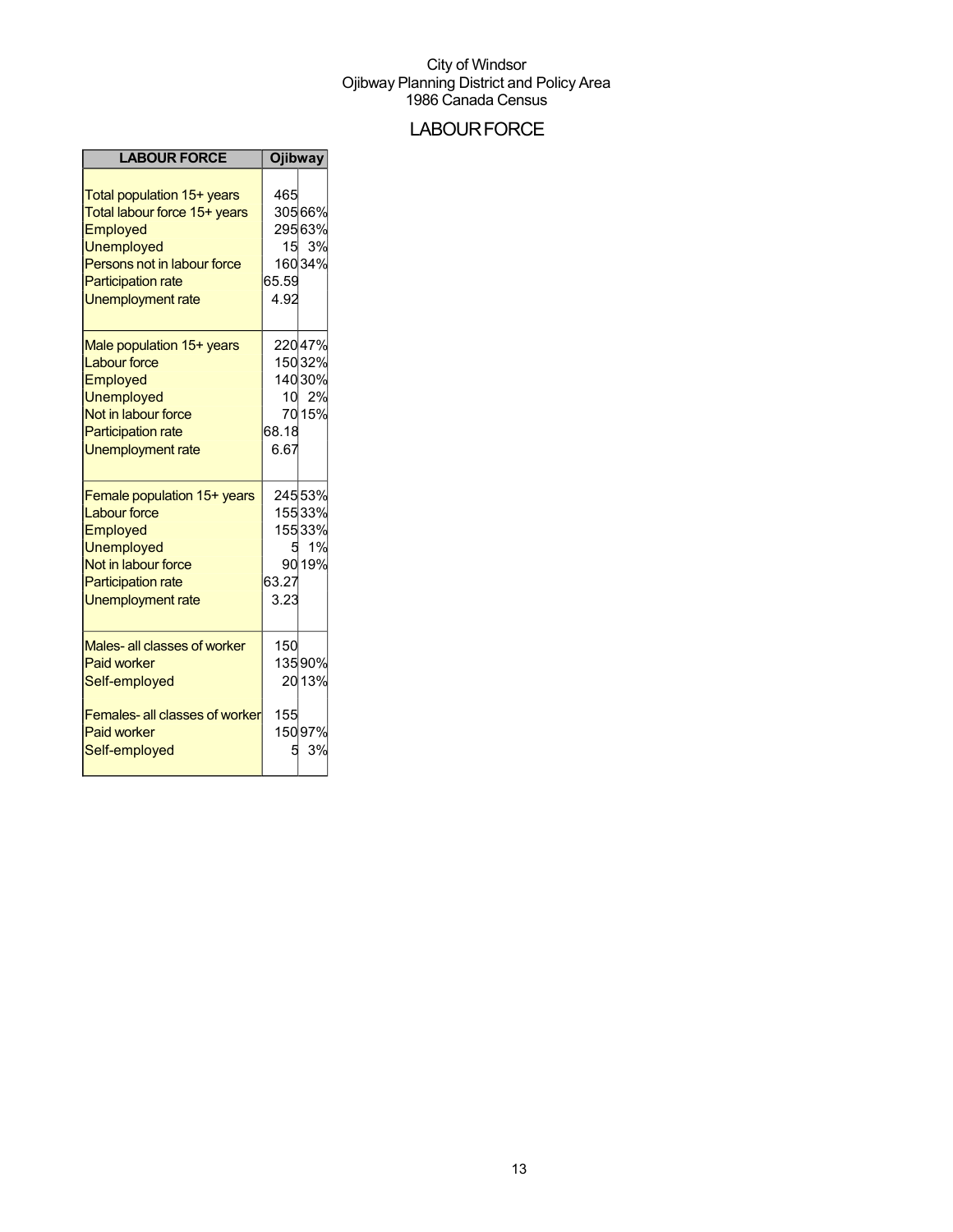## INDUSTRY/OCCUPATION

| <b>INDUSTRY/OCCUPATION Ojibway</b>     |                 |       |
|----------------------------------------|-----------------|-------|
| perienced labour force                 |                 |       |
| By Industry: (% Base)                  | 305             |       |
| <b>Agricultural &amp; rel.services</b> | α               | 0%    |
| Other primary industries               | 5               | 2%    |
| Manufacturing                          |                 | 7023% |
| Construction                           | 20              | 7%    |
| <b>Transportation &amp; storage</b>    | $10-1$          | 3%    |
| Communication & oth. utility           | $\mathbf 0$     | 0%    |
| <b>Wholesale trade</b>                 | 0               | 0%    |
| <b>Retail trade</b>                    |                 | 3010% |
| <b>Finance and insurance</b>           | d               | 0%    |
| Real estate & insur. agents            |                 | 3%    |
| <b>Business service</b>                | 10<br>15        | 5%    |
| Government service                     |                 | 3010% |
| <b>Educational service</b>             |                 | 3010% |
| <b>Health &amp; social service</b>     |                 | 10 3% |
| Accommodation, food, beverag           |                 | 3010% |
| Other service industries               |                 | 4515% |
|                                        |                 |       |
| <b>Experienced labour force</b>        |                 |       |
| by occupation: (% Base)                | 305             |       |
|                                        |                 |       |
|                                        |                 |       |
| Managerial, administrative             | 10              | 3%    |
| Nat. science, eng. & math.             | 0               | 0%    |
| Soc. sc., religion & artist.           | 10              | 3%    |
| Teaching & related                     | 10              | 3%    |
| <b>Medicine &amp; health</b>           | 15              | 5%    |
| <b>Clerical &amp; related</b>          |                 | 5518% |
| Sales                                  | 15              | 5%    |
| Service                                |                 | 6020% |
| Farming & horticultural                | 10              | 3%    |
| Other primary industries               | 5               | 2%    |
| Processing                             |                 | 10 3% |
| Machining & related                    | 10 <sup>1</sup> | 3%    |
| Prod. fabric./assemb./repair           |                 | 5518% |
| <b>Construction trades</b>             | 5               | 2%    |
| Transport equipmnt. operat.            | d               | 0%    |
| Material handling & related            | 10              | 3%    |
| Oth. crafts & equip. operat.           | 0               | 0%    |
| Occupations not classified             | 20              | 7%    |